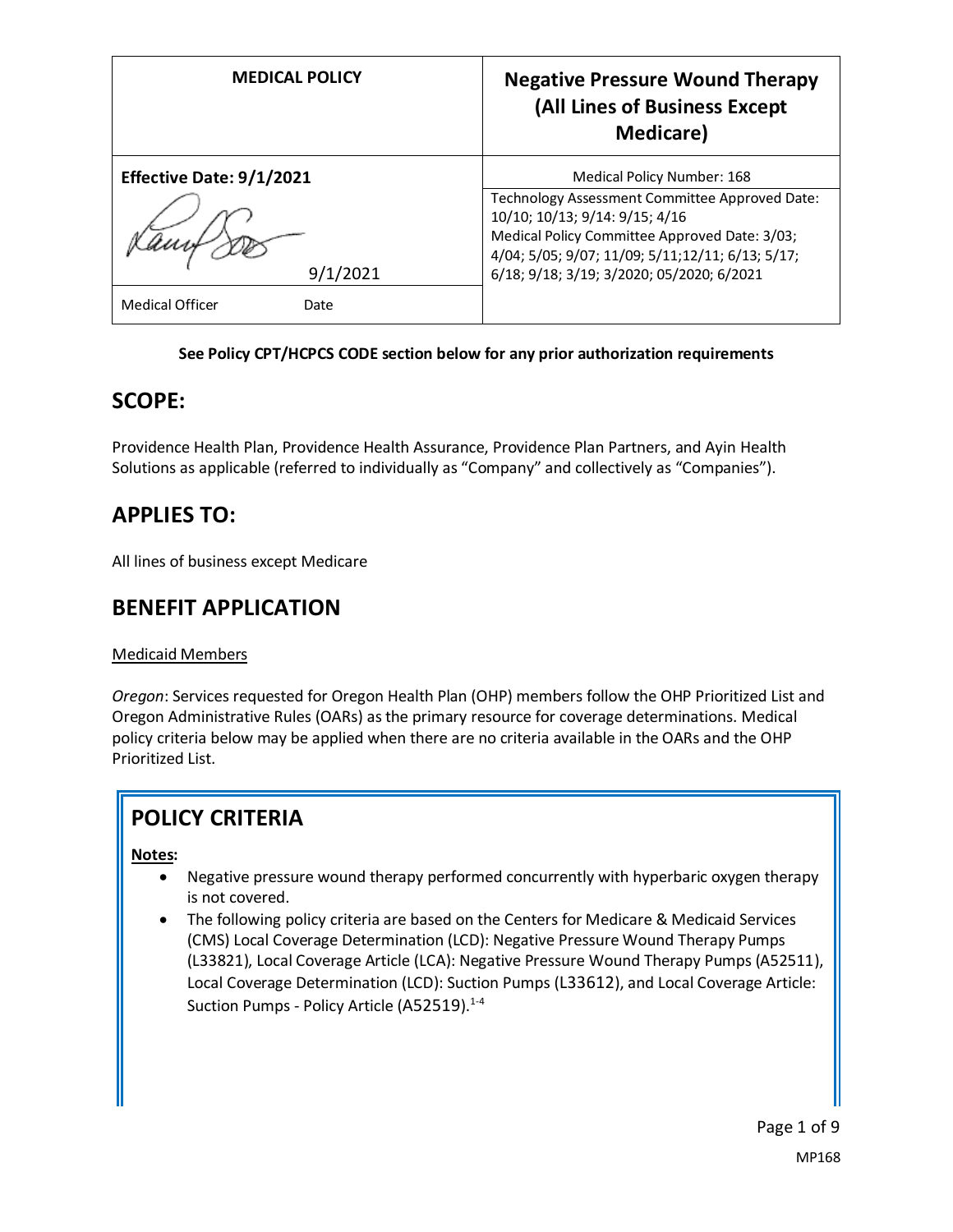#### **Initial Coverage:**

- I. A negative pressure wound therapy (NNPWT) pump (E2402) and supplies (A6550, A7000) may be considered **medically necessary and covered** for ulcers and wounds in the home setting when **all** of the following criteria are met:
	- A. The member has a chronic Stage 3 or 4 pressure ulcer (defined i[n Policy Guidelines\)](#page-2-0), neuropathic (for example, diabetic) ulcer, venous or arterial insufficiency ulcer, or a chronic (being present for at least 30 days) ulcer of mixed etiology; **and**
	- B. A complete wound therapy program that meets both general and wound-specific measures (defined i[n Policy Guidelines\)](#page-4-0) has been tried or considered and ruled out prior to application of NPWT.
- II. A negative pressure wound therapy (NNPWT) pump (E2402) and supplies (A6550, A7000) may be considered **medically necessary and covered** for ulcers and wounds encountered in an inpatient setting when **either** of the following criteria are met:
	- A. Criterion I.A-B are met; **or**
	- B. The members has complications of a surgically created wound (for example, dehiscence) or a traumatic wound (for example, pre-operative flap or graft) where there is documentation of the medical necessity for accelerated formation of granulation tissue which cannot be achieved by other available topical wound treatments (for example, other conditions of the member that will not allow for healing times achievable with other topical wound treatments).
- III. The use of a NPWT pump and supplies is considered **not medically necessary and not covered** when criterion I. above is not met.
- IV. More than one NPWT pump (E2402) billed per member for the same time period is considered **not medically necessary and not covered**.

#### **Exclusions from Coverage:**

- V. An NPWT pump and supplies is considered **not medically necessary and not covered** if **any one** of the following (A.-D.) criteria are met:
	- A. The presence in the wound of necrotic tissue with eschar, if debridement is not attempted; **and/or**
	- B. Untreated osteomyelitis within the vicinity of the wound that is not concurrently being treated with intent to cure; **and/or**
	- C. Cancer present in the wound; **and/or**
	- D. The presence of a fistula to an organ or body cavity within the vicinity of the wound.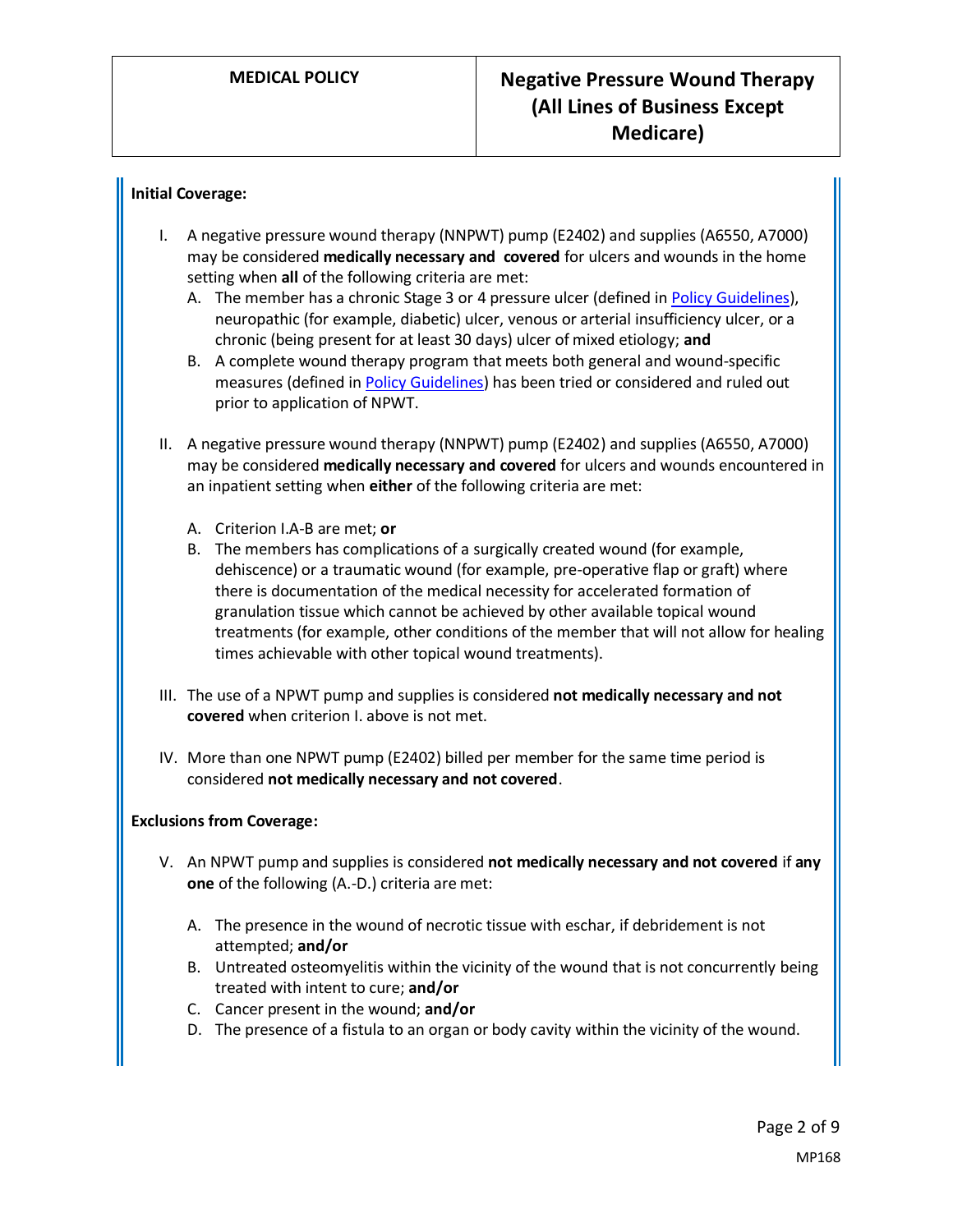VI. Disposable wound suction pumps (e.g., PICO Single Use Negative Pressure Wound Therapy System and SNaP Wound Care System) and related supplies (A9272) are considered **not medically necessary and not covered**.

#### **Continued Coverage:**

VII. For continued treatment of wounds and ulcers with NPWT, the following criteria must be met:

- A. Ulcers and wounds must meet criteria I.A or I.B; and
- B. A licensed medical professional must do the following:
	- 1. Directly assess the wound(s) being treated with the NPWT pump on a regular basis; **and**
	- 2. Supervise or directly perform the NPWT dressing changes on a regular basis; **and**
	- 3. On at least a monthly basis, document changes in the ulcer's dimensions and characteristics.
- VIII.Continued coverage of an NPWT pump and supplies is considered **not medically necessary and not covered** when criterion VII. above is not met.

#### **When Coverage Ends:**

- IX. For wounds and ulcers described under criteria I.A. or I.B. above, an NPWT pump and supplies is considered **not medically necessary and not covered** when any of the following (A.-E.) criteria are met, whichever occurs earliest:
	- A. Criteria VII.A.-VI.B. cease to occur; or
	- B. In the judgment of the treating provider, adequate wound healing has occurred to the degree that NPWT may be discontinued; or
	- C. Any measurable degree of wound healing has failed to occur over the prior month; or
	- D. Four months (including the time NPWT was applied in an inpatient setting prior to discharge to the home) have elapsed using an NPWT pump in the treatment of the most recent wound; or
	- E. Once equipment or supplies are no longer being used for the patient, whether or not by the physician's order.

# <span id="page-2-0"></span>**DOCUMENTATION REQUIREMENTS**

In order to determine the medical necessity of the request, the following documentation must be provided at the time of the request. Medical records to include documentation of all of the following: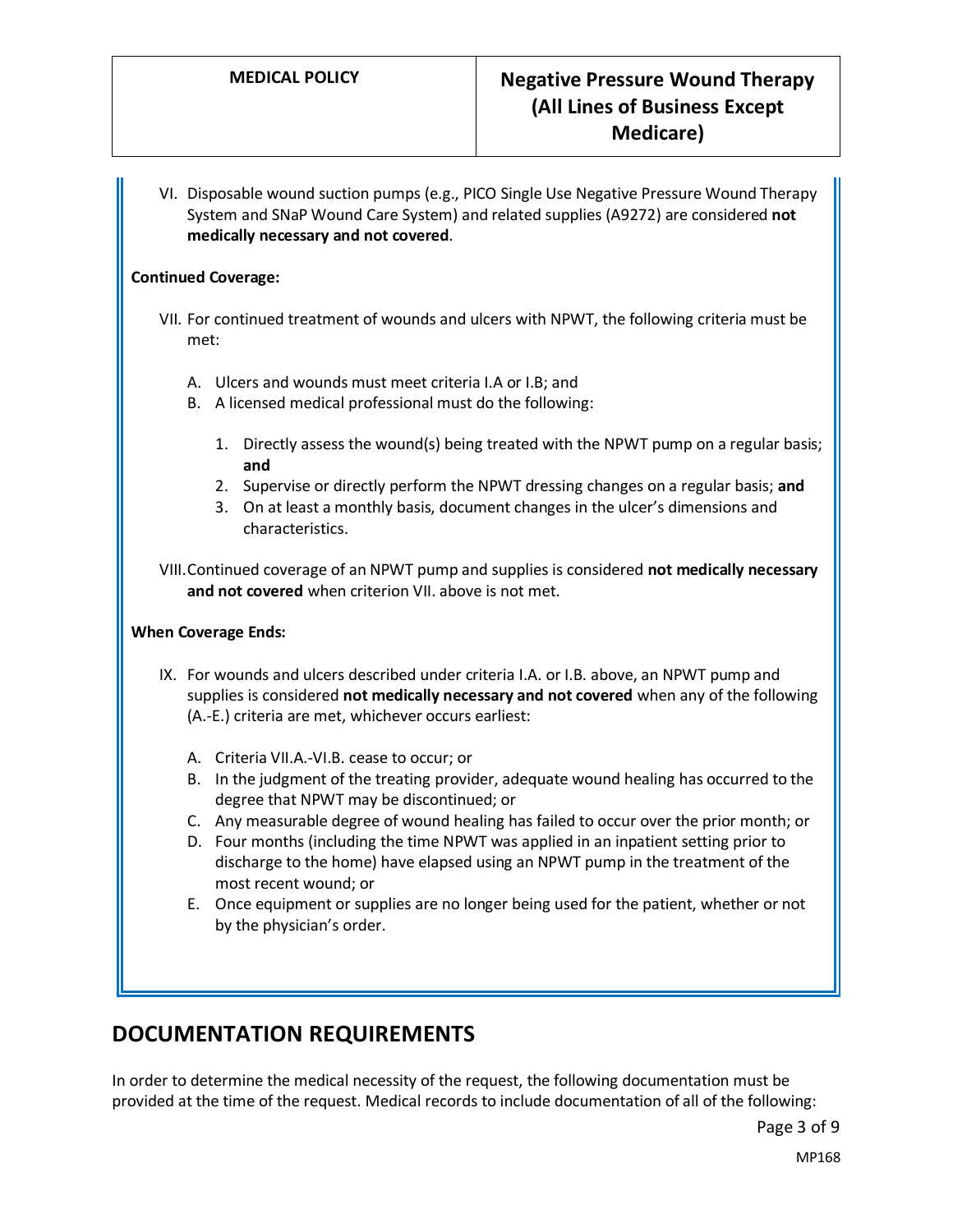- Information describing the history, previous treatment regimens (if applicable), and current wound management for which an NPWT pump is being billed must be present in the member's medical record and be available for review upon request. This documentation must include such elements as length of sessions of use, dressing types and frequency of change, and changes in wound conditions, including precise measurements, quantity of exudates, presence of granulation and necrotic tissue and concurrent measures being addressed relevant to wound therapy (debridement, nutritional concerns, support surfaces in use, positioning, incontinence control, etc.).
- Information describing the wound evaluation and treatment, recorded in the member's medical record, must indicate regular evaluation and treatment of the member's wounds, as detailed in the policy criteria.
- Documentation of quantitative measurements of wound characteristics including wound length and width (surface area), and depth, and amount of wound exudate (drainage), indicating progress of healing must be entered at least monthly.
- The supplier of the NPWT equipment and supplies must obtain from the treating clinician, an assessment of wound healing progress, based upon the wound measurement as documented in the member's medical record, in order to determine whether the equipment and supplies continue to qualify for coverage.
- The medical record must include a statement from the treating provider describing the initial condition of the wound (including measurements) and the efforts to address all aspects of wound care. For each subsequent month, the medical record must include updated wound measurements and what changes are being applied to effect wound healing.
- Month-to-month comparisons of wound size must compare like measurements i.e. depth compared to depth or surface area compared to surface area.
- If the initiation of NPWT occurs during an inpatient stay, in order to accurately account for the duration of treatment, the initial inpatient date of service must be documented. This date must be available upon request.
- When NPWT therapy exceeds 4 months on the most recent wound and reimbursement ends, individual consideration for one additional month at a time may be sought using the appeals process. Information from the treating provider's medical record, contemporaneous with each requested one-month treatment time period extension, must be submitted with each appeal explaining the special circumstances necessitating the extended month of therapy. General, vague or nonspecific statements in the medical record such as "doing well, want to continue until healed" provide insufficient information to justify the need for extension of treatment. The medical record must provide specific and detailed information to explain the continuing problems with the wound, what additional measures are being undertaken to address those problems and promote healing and why a switch to alternative treatments alone is not possible.

Page 4 of 9 MP168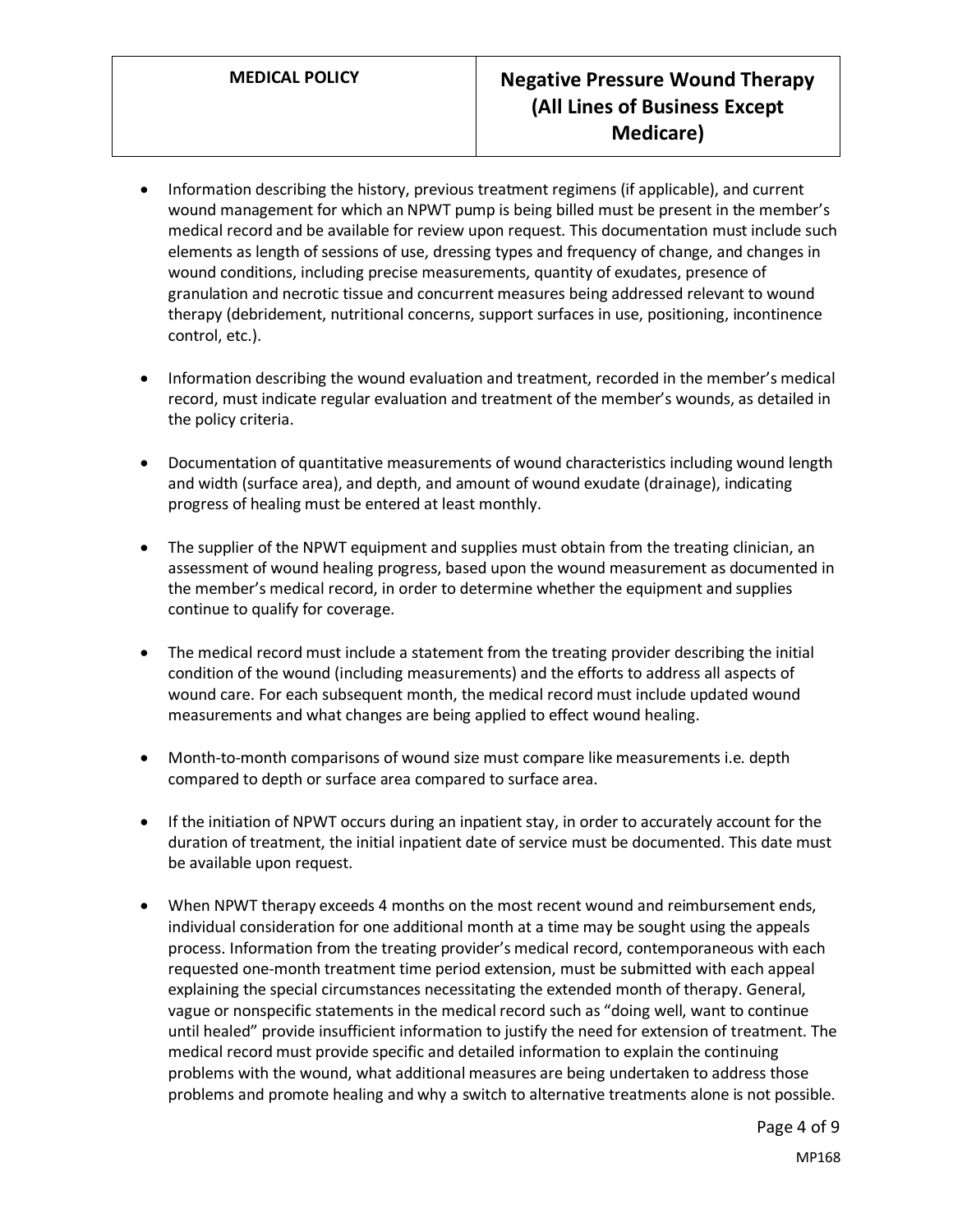When billing for quantities of canisters greater than those described in the below criteria as the usual maximum amounts, there must be clear and explicit information in the medical record that justifies the additional quantities.

## **POLICY GUIDELINES**

#### **Definitions**:

**Negative Pressure Wound Therapy** (**NPWT**) is defined as the application of sub-atmospheric pressure to a wound to remove exudate and debris from wounds. NPWT is delivered through an integrated system of a suction pump, separate exudate collection chamber and dressing sets to a qualified wound. In these systems, exudate is completely removed from the wound site to the collection chamber.

#### **Pressure Ulcer Staging**

Suspected Deep Tissue Injury: Purple or maroon localized area of discolored intact skin or blood-filled blister due to damage of underlying soft tissue from pressure and/or shear. The area may be preceded by tissue that is painful, firm, mushy, boggy, warmer or cooler as compared to adjacent tissue.

Stage I: Intact skin with non-blanchable redness of a localized area usually over a bony prominence. Darkly pigmented skin may not have visible blanching; its color may differ from the surrounding area.

Stage II: Partial thickness loss of dermis presenting as a shallow open ulcer with a red pink wound bed, without slough. May also present as an intact or open/ruptured serum-filled blister.

Stage III: Full thickness tissue loss. Subcutaneous fat may be visible but bone, tendon or muscles are not exposed. Slough may be present but does not obscure the depth of tissue loss. May include undermining and tunneling.

Stage IV: Full thickness tissue loss with exposed bone, tendon or muscle. Slough or eschar may be present on some parts of the wound bed. Often include undermining and tunneling

Unstageable: Full thickness tissue loss in which the base of the ulcer is covered by slough (yellow, tan, gray, green or brown) and/or eschar (tan, brown or black) in the wound bed.

#### <span id="page-4-0"></span>**Complete Wound Therapy Program:**

For all ulcers or wounds, the following components of a general wound therapy program must include a minimum of all the following general measures, which should either be addressed, applied, or considered and ruled out prior to application of NPWT:

- Documentation in the member's medical record of evaluation, care, and wound measurements by a licensed medical professional; and
- Application of dressings to maintain a moist wound environment; and
- Debridement of necrotic tissue if present; and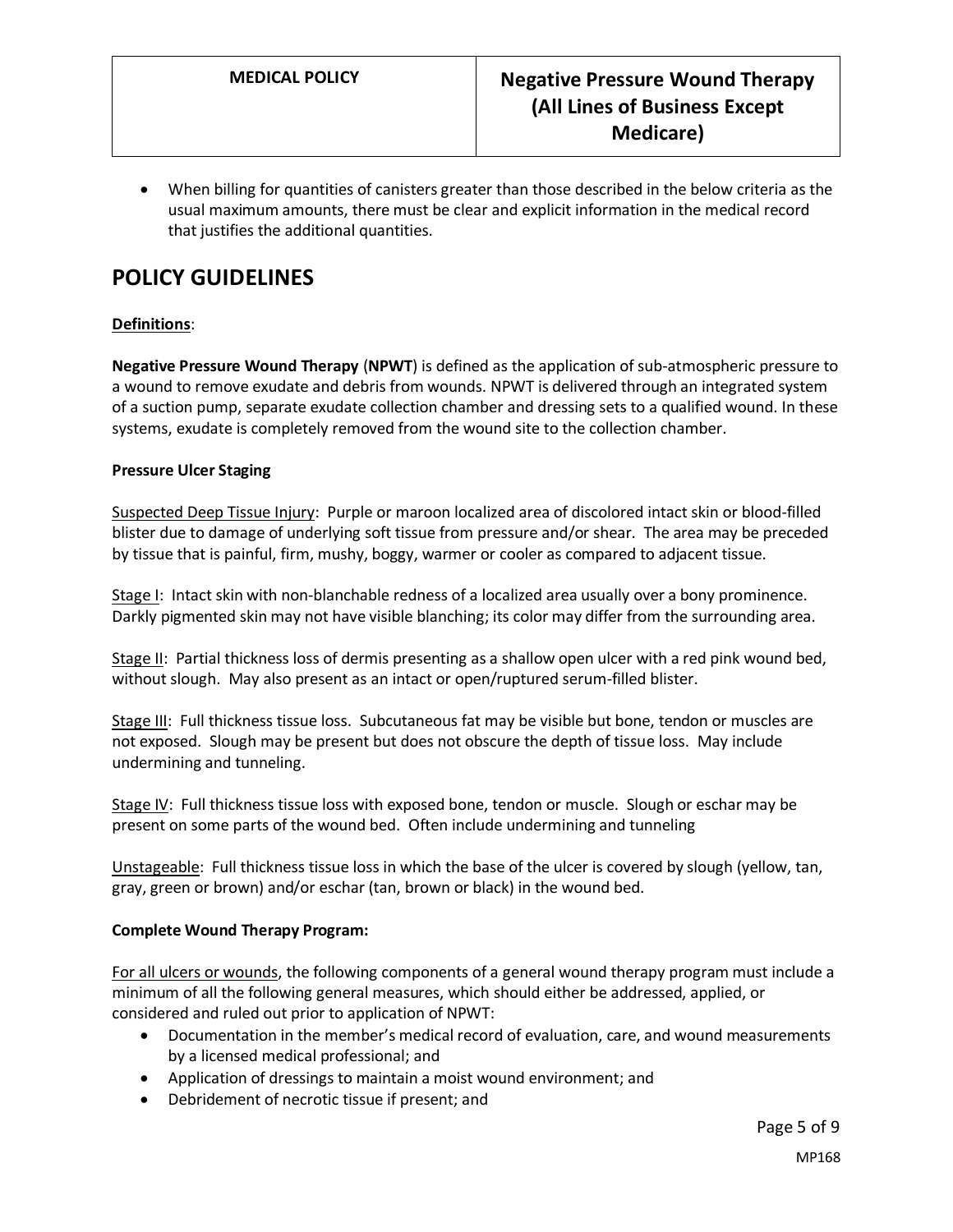Evaluation of and provision for adequate nutritional status

#### For Stage 3 or 4 pressure ulcers:

- The program must include all components of a general wound therapy program; and
- The member has been appropriately turned and positioned; and
- The member has used a group 2 or 3 support surface for pressure ulcers on the posterior trunk or pelvis; and
- The member's moisture and incontinence have been appropriately managed

For neuropathic (for example, diabetic) ulcers:

- The program must include all components of a general wound therapy program; and
- The member has been on a comprehensive diabetic management program; and
- Reduction in pressure on a foot ulcer has been accomplished with appropriate modalities

#### For venous insufficiency ulcers:

- The program must include all components of a general wound therapy program; and
- Compression bandages and/or garments have been consistently applied; and
- Leg elevation and ambulation have been encouraged

**Licensed Health Care Professional:** A licensed health care professional, for the purposes of this policy, may be a physician, physician's assistant (PA), registered nurse (RN), licensed practical nurse (LPN), or physical therapist (PT). The practitioner should be licensed to assess wounds and/or administer wound care within the state where the beneficiary is receiving NPWT.

#### **Equipment**

- Code E2402 describes a stationary or portable Negative Pressure Wound Therapy (NPWT) electrical pump which provides controlled sub-atmospheric pressure that is designed for use with NPWT dressings (A6550) and canisters (A7000) to promote wound healing. The NPWT pump must be capable of being selectively switched between continuous and intermittent modes of operation and is controllable to adjust the degree of sub-atmospheric pressure conveyed to the wound in a range of 40-80 mm Hg sub-atmospheric pressure. The system must contain sensors and alarms to monitor pressure variations and exudate volume in the collection canister.
- Code A6550 describes an allowance for a dressing set which is used in conjunction with a stationary or portable NPWT pump (E2402). A single code A6550 is used for each single, complete dressing change, and contains all necessary components, including but not limited to any separate, non-adherent porous dressing(s), drainage tubing, and an occlusive dressing(s) which creates a seal around the wound site for maintaining sub-atmospheric pressure at the wound.
- HCPCS code A7000 describes a canister set which is used in conjunction with a stationary or portable NPWT pump and contains all necessary components, including but not limited to a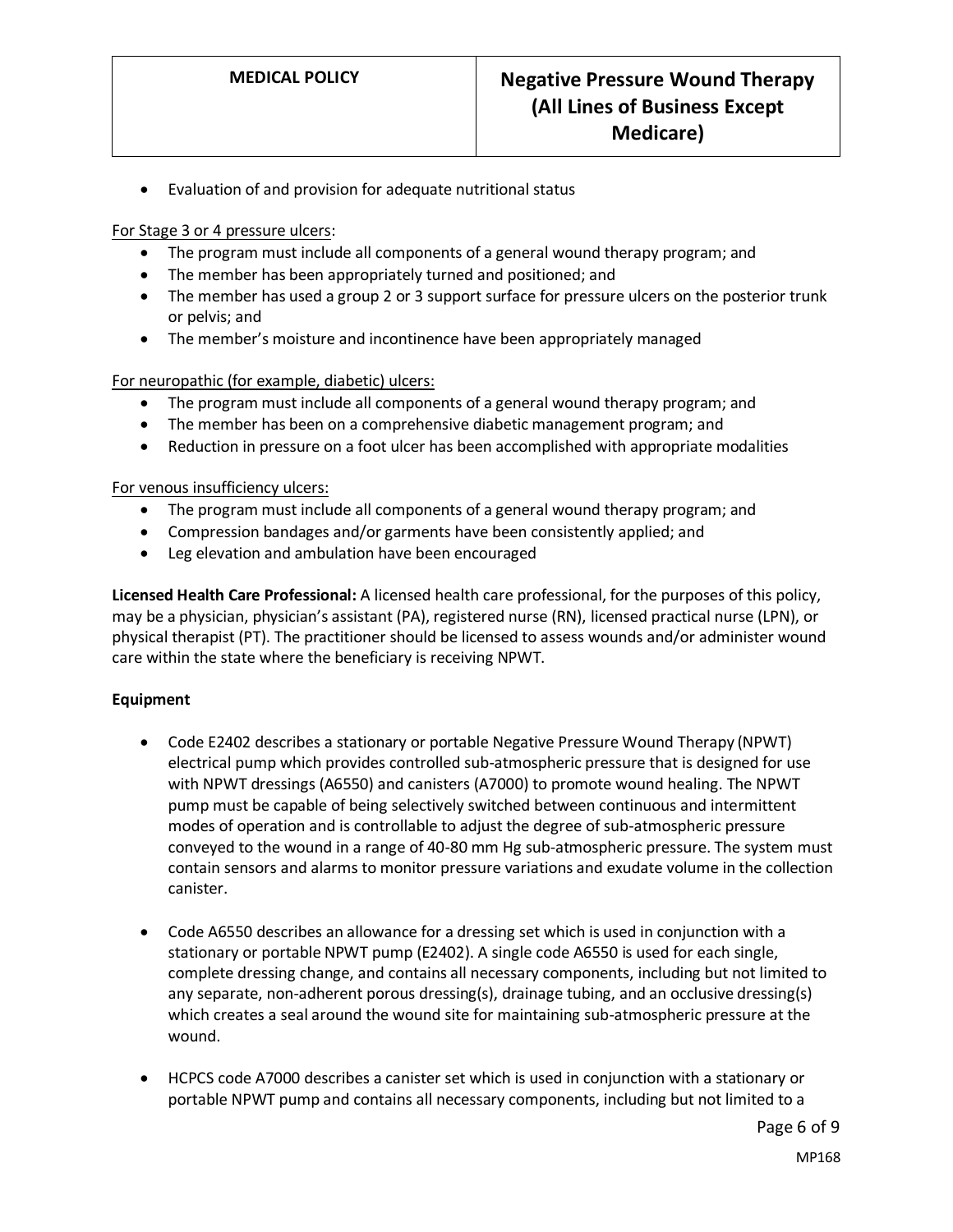container, to collect wound exudate. Canisters may be various sizes to accommodate stationary or portable NPWT pumps.

## **BILLING GUIDELINES**

**Supplies:**

- Coverage is provided up to a maximum of 15 dressing kits (A6550) per wound per month.
- Coverage is provided up to a maximum of 10 canister sets (A7000) per month unless there is documentation evidencing a large volume of drainage (greater than 90 ml of exudate per day).
- For high volume exudative wounds, a stationary pump with the largest capacity canister must be used.
- When billing for quantities of canisters greater than those described in the policy as the usual maximum amounts, there must be clear and explicit information in the medical record that justifies the additional quantities.

NPWT is provided with an integrated system of components. This system contains a pump (E2402), dressing sets (A6550) and a separate collection canister (A7000). Wound suction systems that do not contain all of the required components are not classified as NPWT. See below for component specifications.

Disposable wound suction system pumps and related supplies must be coded A9272 (WOUND SUCTION, DISPOSABLE, INCLUDES DRESSING, ALL ACCESSORIES AND COMPONENTS, ANY TYPE, EACH).

Supplies used with disposable wound suction systems that are separately billed must be coded as A9900 (MISCELLANEOUS DME SUPPLY, ACCESSORY, AND/OR SERVICE COMPONENT OF ANOTHER HCPCS CODE).

# **CPT/HCPCS CODES**

| <b>All Lines of Business</b> |                                                                                                                                                                                                                                                                                                              |
|------------------------------|--------------------------------------------------------------------------------------------------------------------------------------------------------------------------------------------------------------------------------------------------------------------------------------------------------------|
|                              | <b>Prior Authorization Required</b>                                                                                                                                                                                                                                                                          |
| 97605                        | Negative pressure wound therapy (eg, vacuum assisted drainage collection), utilizing<br>durable medical equipment (DME), including topical application(s), wound assessment,<br>and instruction(s) for ongoing care, per session; total wound(s) surface area less than or<br>equal to 50 square centimeters |
| 97606                        | Negative pressure wound therapy (eg, vacuum assisted drainage collection), utilizing<br>durable medical equipment (DME), including topical application(s), wound assessment,<br>and instruction(s) for ongoing care, per session; total wound(s) surface area greater than<br>50 square centimeters          |
| E2402                        | Negative pressure wound therapy electrical pump, stationary or portable                                                                                                                                                                                                                                      |
| K0743                        | Suction pump, home model, portable, for use on wounds                                                                                                                                                                                                                                                        |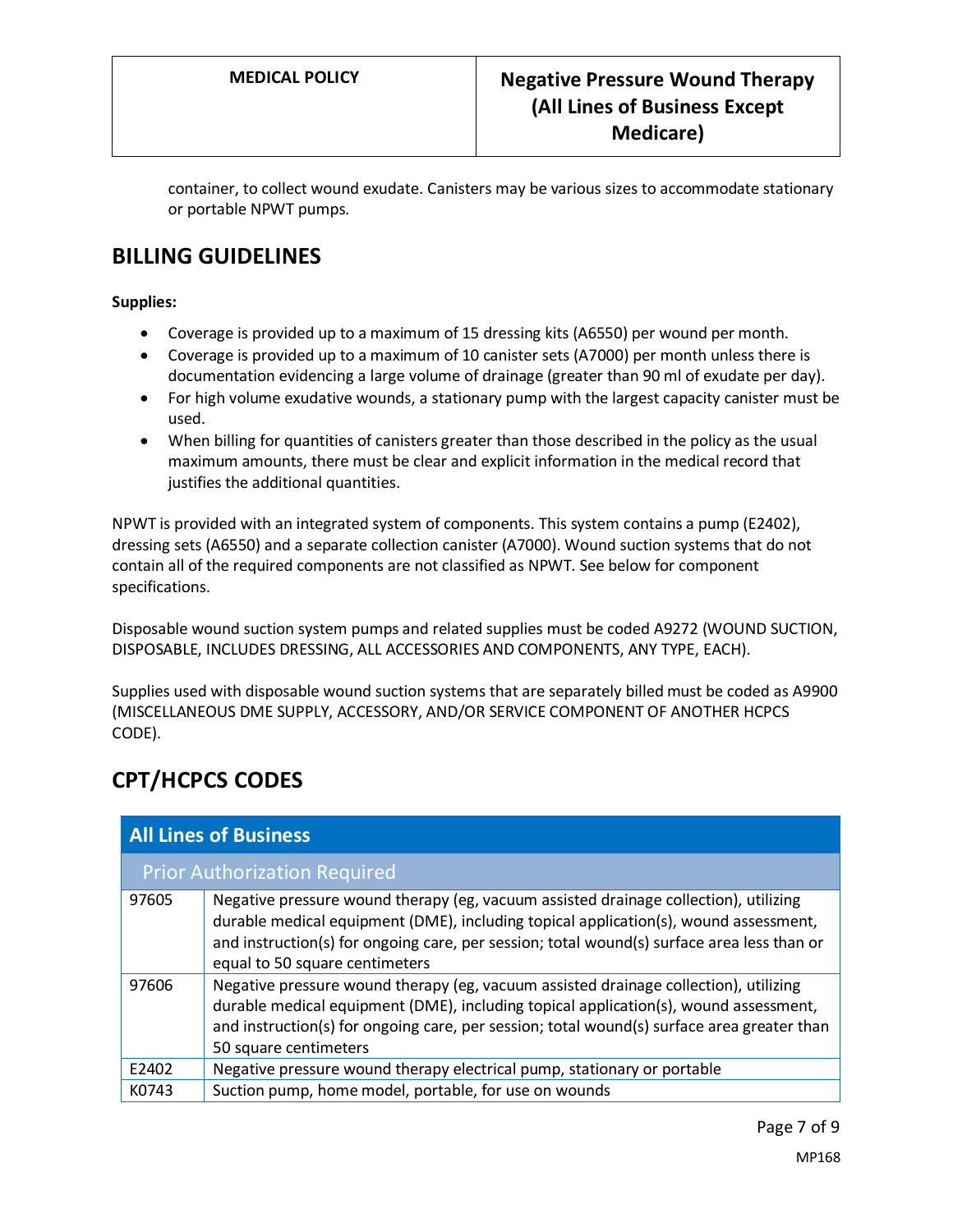## **MEDICAL POLICY Negative Pressure Wound Therapy (All Lines of Business Except Medicare)**

| K0744              | Absorptive wound dressing for use with suction pump, home model, portable, pad size<br>16 square inches or less                                                                                                                                                                                                                                                            |
|--------------------|----------------------------------------------------------------------------------------------------------------------------------------------------------------------------------------------------------------------------------------------------------------------------------------------------------------------------------------------------------------------------|
| K0745              | Absorptive wound dressing for use with suction pump, home model, portable, pad size<br>more than 16 square inches but less than or equal to 48 square inches                                                                                                                                                                                                               |
| K0746              | Absorptive wound dressing for use with suction pump, home model, portable, pad size<br>greater than 48 square inches                                                                                                                                                                                                                                                       |
|                    | No Prior Authorization Required                                                                                                                                                                                                                                                                                                                                            |
| A6550              | Wound care set, for negative pressure wound therapy electrical pump, includes all<br>supplies and accessories                                                                                                                                                                                                                                                              |
| A7000              | Canister, disposable, used with suction pump, each                                                                                                                                                                                                                                                                                                                         |
| <b>Not Covered</b> |                                                                                                                                                                                                                                                                                                                                                                            |
| 97607              | Negative pressure wound therapy, (eg, vacuum assisted drainage collection), utilizing<br>disposable, non-durable medical equipment including provision of exudate management<br>collection system, topical application(s), wound assessment, and instructions for ongoing<br>care, per session; total wound(s) surface area less than or equal to 50 square<br>centimeters |
| 97608              | Negative pressure wound therapy, (eg, vacuum assisted drainage collection), utilizing<br>disposable, non-durable medical equipment including provision of exudate management<br>collection system, topical application(s), wound assessment, and instructions for ongoing<br>care, per session; total wound(s) surface area greater than 50 square centimeters             |
| A9272              | Wound suction, disposable, includes dressing, all accessories and components, any type,<br>each                                                                                                                                                                                                                                                                            |

# **DESCRIPTION**

Negative Pressure Wound Therapy (NPWT) is defined as the application of sub-atmospheric pressure to a wound to remove exudate and debris from wounds. NPWT is delivered through an integrated system of a suction pump, separate exudate collection chamber and dressing sets to a qualified wound. In these systems, exudate is completely removed from the wound site to the collection chamber.

# **INSTRUCTIONS FOR USE**

Company Medical Policies serve as guidance for the administration of plan benefits. Medical policies do not constitute medical advice nor a guarantee of coverage. Company Medical Policies are reviewed annually and are based upon published, peer-reviewed scientific evidence and evidence-based clinical practice guidelines that are available as of the last policy update. The Companies reserve the right to determine the application of Medical Policies and make revisions to Medical Policies at any time. Providers will be given at least 60-days notice of policy changes that are restrictive in nature. The scope and availability of all plan benefits are determined in accordance with the applicable coverage agreement. Any conflict or variance between the terms of the coverage agreement and Company Medical Policy will be resolved in favor of the coverage agreement.